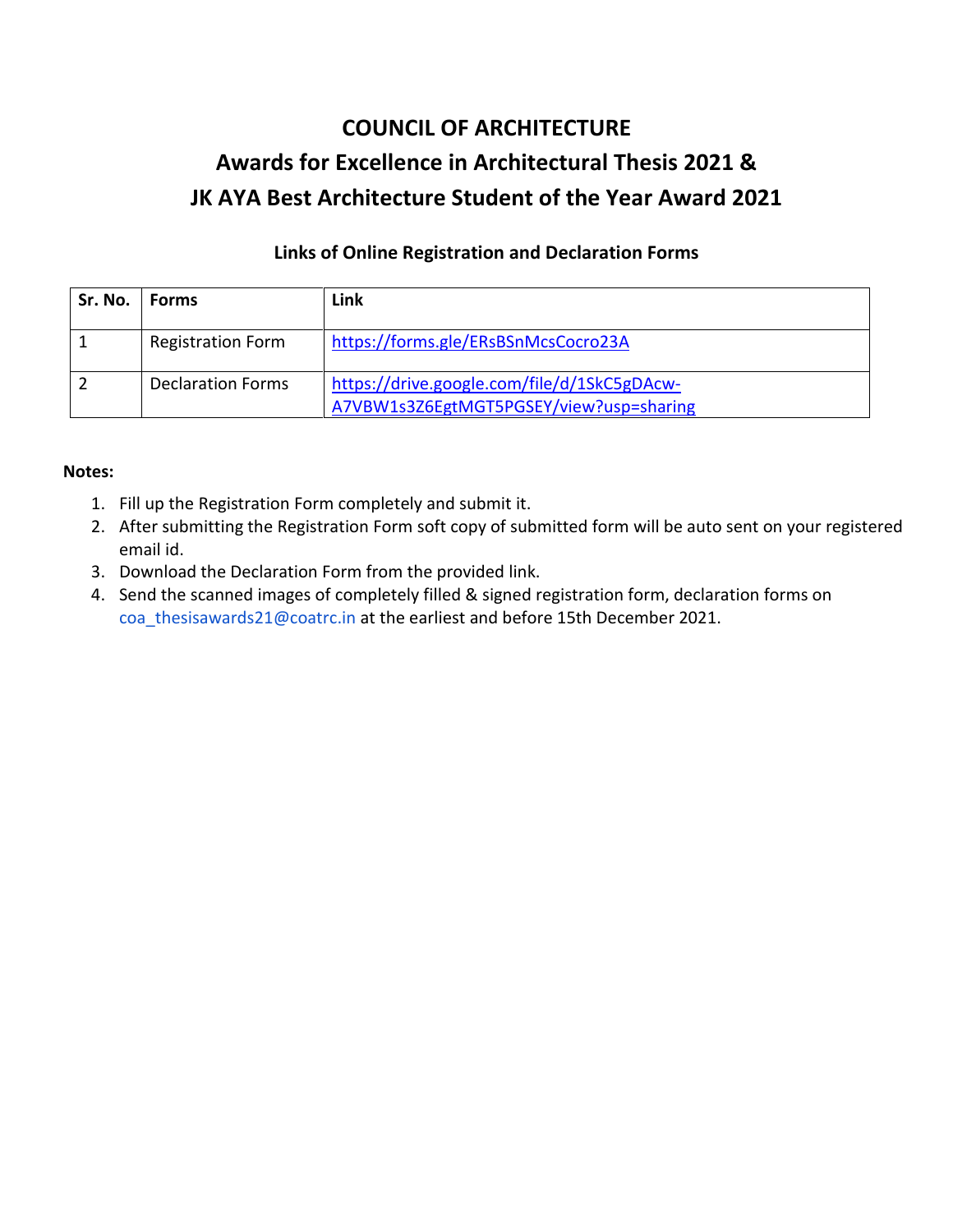## **COUNCIL OF ARCHITECTURE**

# **National Awards for Excellence in Post Graduate Thesis in Architecture 2021**

### **Links of Online Registration and Declaration Forms**

| Sr. No. | <b>Forms</b>             | Link                                                                                   |
|---------|--------------------------|----------------------------------------------------------------------------------------|
|         | <b>Registration Form</b> | https://forms.gle/zME7v7gqBaUvPoE88                                                    |
|         | <b>Declaration Forms</b> | https://drive.google.com/file/d/1miHippuafdlfglkDMu6Q25AAwPxHy<br>dlZ/view?usp=sharing |

#### **Notes:**

- 1. Fill up the Registration Form completely and submit it.
- 2. After submitting the Registration Form soft copy of submitted form will be auto sent on your registered email id.
- 3. Download the Declaration Form from the provided link.
- 4. Send the scanned images of completely filled & signed registration form, declaration forms on coa\_pgthesisawards21@coatrc.in at the earliest and before 15th December 2021.